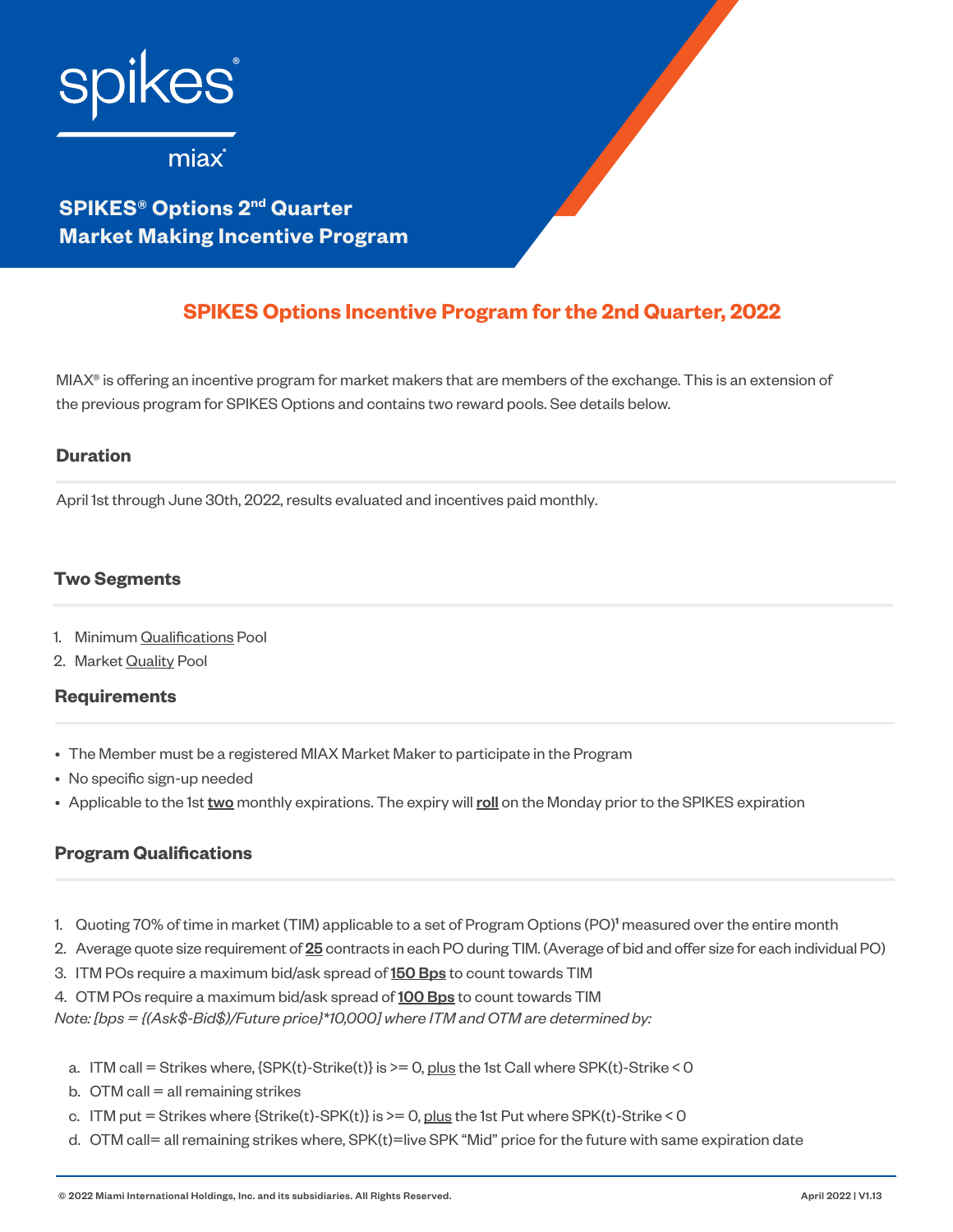#### **SPIKES Options: Incentive Program**

#### **Measurements**

- 1. A "Snapshot" will be recorded each second (randomly within this second) during Regular Trading Hours (RTH), generally 9:30-4:15 ET
- 2. For each Snapshot:
	- a. Each PO will be measured for width and size
	- b. A PO where the market width is equal to or less than the maximum spread AND has an average bid & ask size equal to or greater than the minimum size is a Qualifying PO (QPO)
- 3. The sum of QPOs in the month divided by the total number of POs in the month will determine if the 70% threshold has been achieved

| <b>Pool One</b>                                                                                                                                                                                                                              | <b>Pool Two</b>                                                                                                                                                                                                                                                                                                                                                                                                                                                                                                                                                                            |
|----------------------------------------------------------------------------------------------------------------------------------------------------------------------------------------------------------------------------------------------|--------------------------------------------------------------------------------------------------------------------------------------------------------------------------------------------------------------------------------------------------------------------------------------------------------------------------------------------------------------------------------------------------------------------------------------------------------------------------------------------------------------------------------------------------------------------------------------------|
| <b>Minimum Qualifications Pool</b>                                                                                                                                                                                                           | <b>Market Quality Pool</b>                                                                                                                                                                                                                                                                                                                                                                                                                                                                                                                                                                 |
| 1. Member must meet the four qualifications, per<br>monthly calculation, to participate<br>2. \$40,000 pool capped at \$10,000 per Member<br>3. If more than four Members qualify, the pool will<br>be equally distributed among the Members | 1. Available to all Members who qualify for the Minimum Qualifications Pool<br>2. A Member's final score for the Market Quality Pool determined as:<br>a. (Average of the BPS measurement from all ITM QPOs)*25%<br>+ (Average of the BPS measurement from all OTM QPOs)*75%<br>b. Subtract the result from the requirement "score" of 112.50,<br>where maximum= $(150 \text{bps*}25\% + 100 \text{bps*}75\%) = 112.50$ .<br>c. This is the Member's Improvement Value (MIV))                                                                                                              |
|                                                                                                                                                                                                                                              | 3. Average the sum of the results in 2.c. for all the Members who qualify for the<br>Minimum Qualifications Pool<br>4. Multiply the result of 3. by \$5,000 to determine the total pool size,<br>capped at $$100,000$<br>5. Distribute the pool to each Member based on their MIV on a pro-rata basis<br>a. For each Qualifying Member, divide the MIV by the total of all qualifying<br>Members' Improvement Values to determine their percentage of the pool<br>b. Multiply this result by the total pool size<br>c. The result, capped at \$25,000 per Member, is the Member's earn-out |

#### 1 Note: Strikes used for the Program Options (PO) determined as:

- a. Maximum strike range within 65%-400% of the equivalent month's future,  $F_{\text{mt}}$ . The maximum range begins with 23 business days remaining until expiry and thereafter1
- b. Range will linearly tighten as expiration approaches with a minimum range of 85%-150% on the expiries' last business day before roll, or 3 business days
- c. Fixed strikes that are within the percentage band will be evaluated
- d. See the "Range table" on the following page for reference